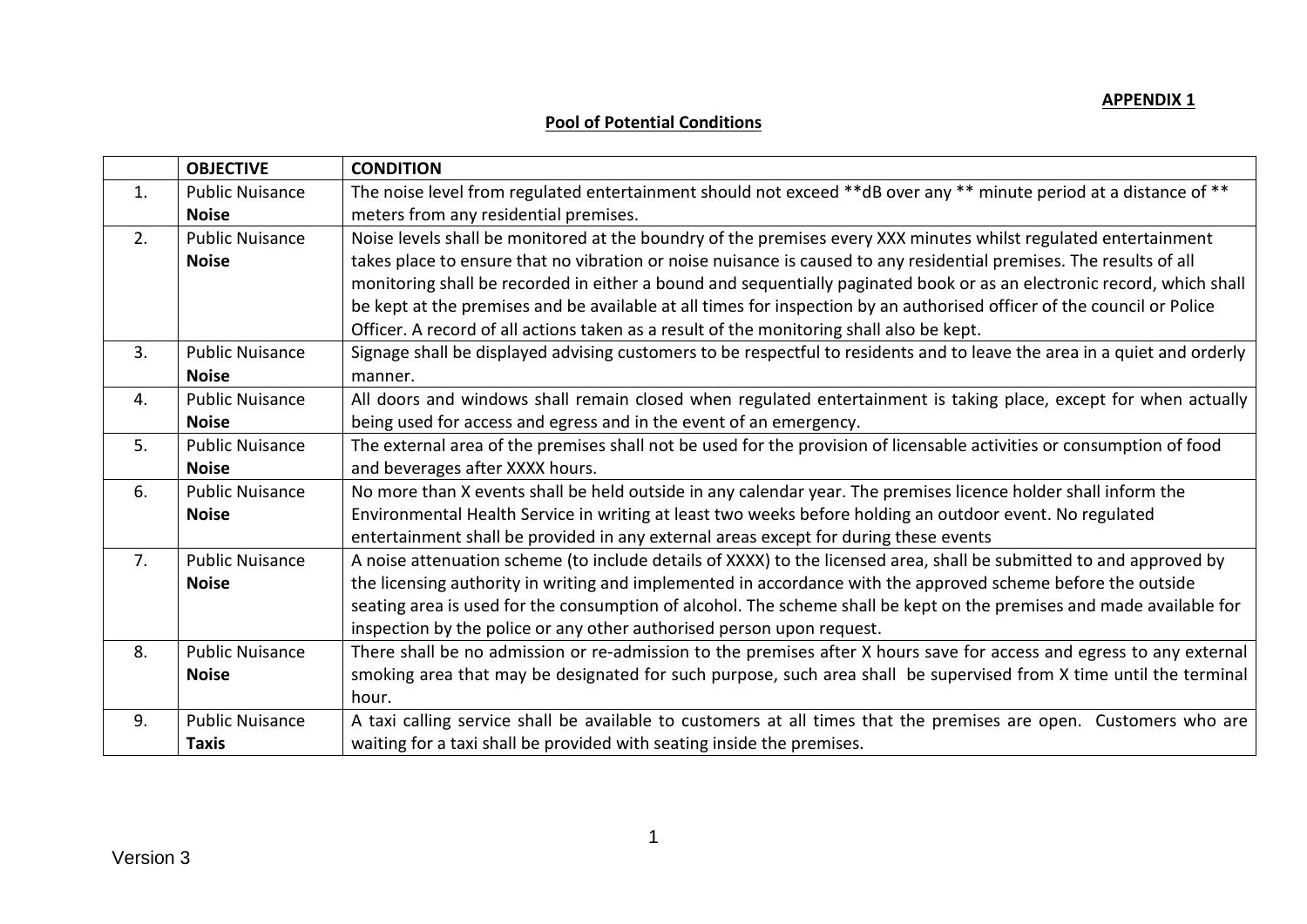|     | <b>OBJECTIVE</b>                                              | <b>CONDITIONS</b>                                                                                                                                                                                                                                                                                                                                                                                                                                                                                                                                                         |
|-----|---------------------------------------------------------------|---------------------------------------------------------------------------------------------------------------------------------------------------------------------------------------------------------------------------------------------------------------------------------------------------------------------------------------------------------------------------------------------------------------------------------------------------------------------------------------------------------------------------------------------------------------------------|
| 10. | Crime & Disorder<br><b>SIA records</b>                        | A bound and sequentially numbered book or electronic record shall be kept at the premises. This book shall<br>contain the names, addresses, dates of birth, full SIA licence number(s) (16 digits) and hours worked of all door                                                                                                                                                                                                                                                                                                                                           |
|     |                                                               | supervisors employed on any day. The book shall be retained at the premises for at least 12 months and shall<br>be made available for inspection and copying by the Police, SIA or any other authorised person immediately<br>upon request.                                                                                                                                                                                                                                                                                                                               |
| 11. | Crime & Disorder<br><b>Refusal Book</b>                       | A bound and sequentially paginated refusals book or electronic record shall be kept at the premises to record<br>all instances where admission or service is refused.<br>Such records shall show:<br>• The basis for the refusal;<br>The person making the decision to refuse; and<br>The date and time of the refusal.<br>$\bullet$<br>Such records shall be retained at the Premises for at least 12 months, and shall be made available for<br>inspection and copying by the Police or any other authorised person upon request.                                       |
| 12. | Crime & Disorder<br><b>Records</b>                            | A bound and sequentially paginated incident/accident book or electronic record shall be kept to record all<br>instances of disorder, damage to property and personal injury at the premises. This book shall be made<br>available for inspection and copying by the Police or any other authorised person upon request and all such<br>books shall be retained at the premises for at least 12 months.                                                                                                                                                                    |
| 13. | Crime & Disorder<br>Records<br>(Ford and Warren<br>condition) | A CCTV system must be installed and operative in the premises when it is open to the public. The system will<br>provide coverage of those areas of the premises where the public may consume food and/or alcohol. The CCTV<br>images will be retained for a period of not less than 31 days. Images will be supplied to the Police when<br>requested.                                                                                                                                                                                                                     |
| 14. | Crime & Disorder<br><b>CCTV</b>                               | A CCTV system with recording equipment shall be agreed in writing with the Police and recorded on the plan<br>appended to the licence. The agreed system shall be installed prior to the premises carrying out licensable<br>activities and maintained in accordance with the scheme.<br>All recordings used in conjunction with CCTV shall:<br>be of evidential quality<br>$\bullet$<br>indicate the time and date<br>be retained for a period of 31 days<br>Recordings to be made available for inspection when requested by the Police or any other authorised person. |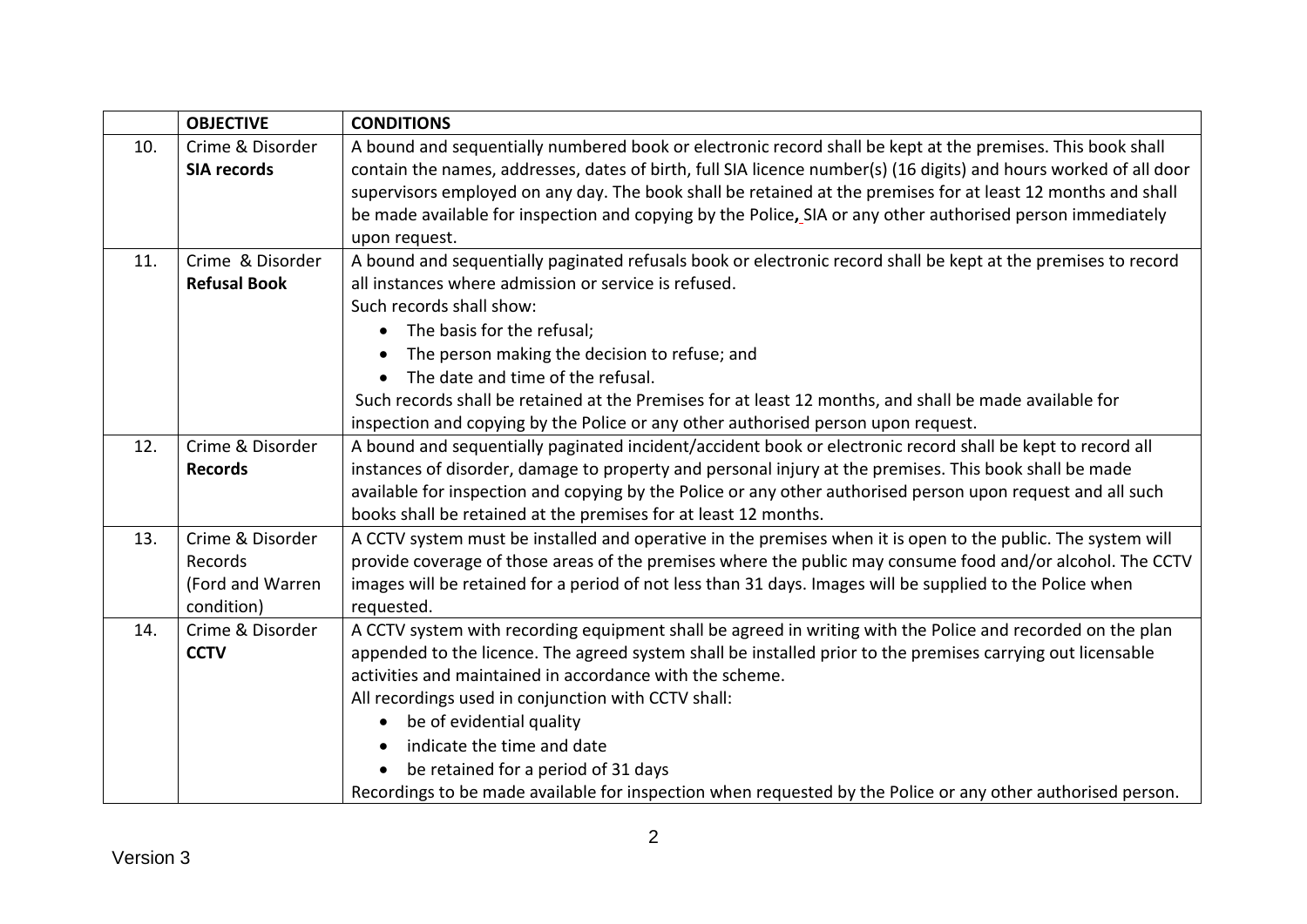| 15. | Crime & Disorder       | All CCTV installed at the premises must comply with the following:                                                |
|-----|------------------------|-------------------------------------------------------------------------------------------------------------------|
|     | <b>CCTV</b>            | CCTV shall be provided in the form of a recordable system capable of providing pictures of evidential             |
|     |                        | quality and in all lighting conditions particularly facial recognition.                                           |
|     |                        | Cameras shall encompass all ingress and egress to the premises and all areas where the sale/supply of             |
|     |                        | alcohol occurs.                                                                                                   |
|     |                        | Equipment shall be maintained in good working order and correctly time and date stamped. Recordings               |
|     |                        | shall be kept in date order, numbered sequentially and kept for a period of thirty-one days and handed            |
|     |                        | to the Police or any other authorised person upon request pursuant to the Data Protection Act 1998.               |
|     |                        | The recording equipment and tapes/discs shall be kept in a secured environment under the control of               |
|     |                        | the Premises Licence Holder or other responsible named individual.                                                |
|     |                        | Individuals contracted into the venue who are required to monitor the CCTV in relation to SIA manned              |
|     |                        | guarding activities must be appropriately SIA licensed.                                                           |
| 16. | Crime & Disorder       | A CCTV system shall be installed and operative in the premises when licensable activities are taking              |
|     |                        | place.                                                                                                            |
|     |                        | All recordings used in conjunction with CCTV shall:                                                               |
|     |                        | be of evidential quality                                                                                          |
|     |                        | indicate the time and date                                                                                        |
|     |                        | be retained for a period of 31 days                                                                               |
|     |                        | Recordings to be made available for inspection to the Police or any other authorised person when requested.       |
| 17. | Crime & Disorder       | The outside seating area on the XXXX elevation shall not be used until enclosed by a substantial screen or        |
|     | <b>Outdoor Seating</b> | barrier approved in writing by the licensing authority and the details appended to the licence. The purpose of    |
|     |                        | such screen or barrier being to restrict ready access to that area.                                               |
| 18. | Crime & Disorder       | All moveable furniture on the X elevation shall be removed from use prior to XXXX hours each day and stored       |
|     | <b>Outdoor Seating</b> | securely when the premises are closed.                                                                            |
| 19. | Crime & Disorder       | The Premises Licence Holder shall ensure that the Designated Premises Supervisor or a person who holds a          |
|     | <b>DPS</b>             | personal licence, as defined in the Licensing Act 2003, together with at least one other staff member shall be    |
|     |                        | present at the premises on X, X and X of every week, between XX:XX hours until licensable activities cease.       |
| 20. | Crime & Disorder       | All members of staff shall be fully trained in the retail sale of alcohol. The training shall be ongoing and each |
|     | <b>Training</b>        | member of staff shall be reviewed every six months. All details of the level of training shall be recorded in a   |
|     |                        | bound and sequentially paginated book or electronic record. This information shall be made available for          |
|     |                        | inspection and copying by the Police or any other authorised person on request and all such books shall be        |
|     |                        | retained at the premises for at least 12 months                                                                   |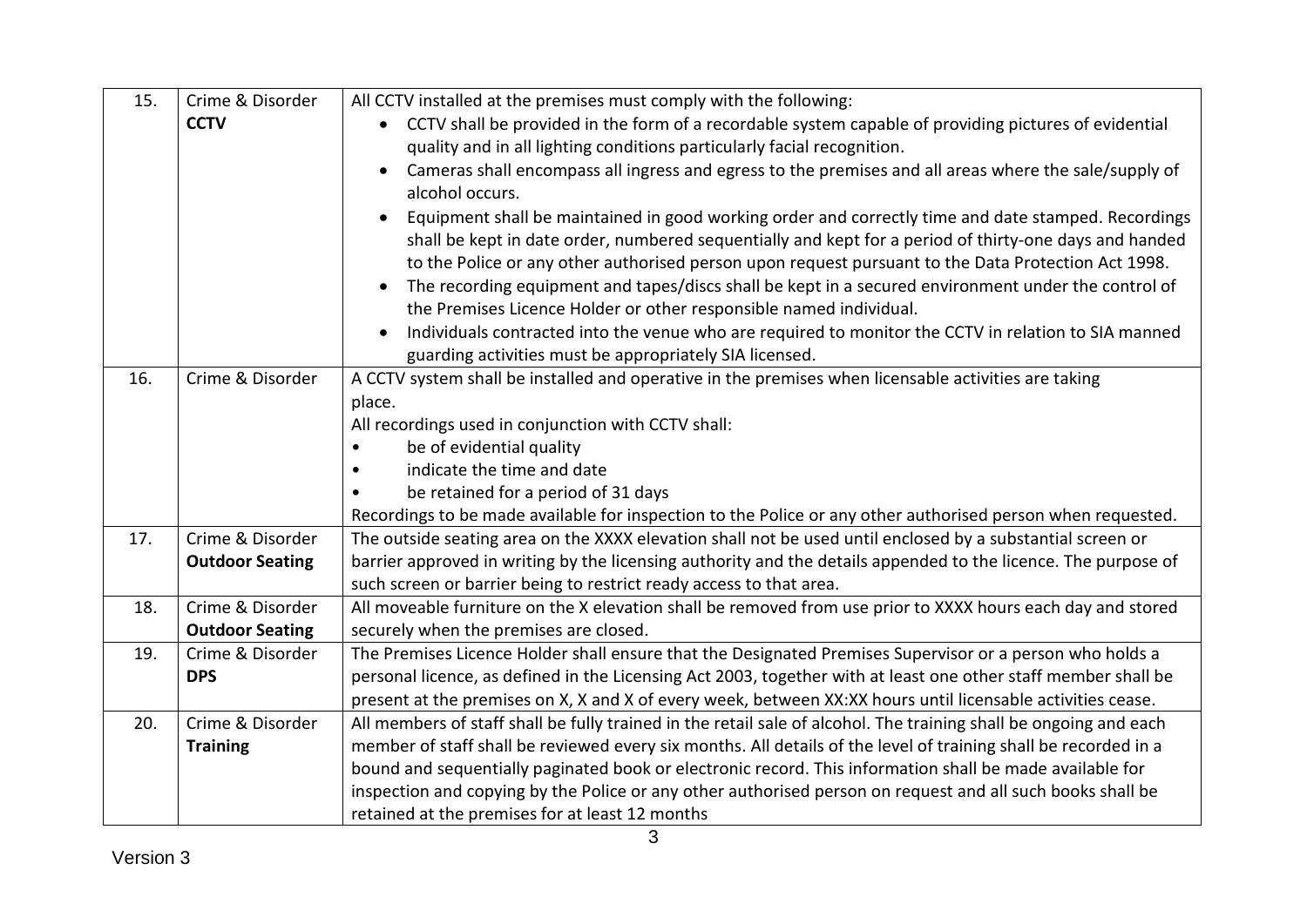| 21. | Crime & Disorder           | The supply of alcohol shall be restricted to those placing an order for food, either by telephone or in person at |
|-----|----------------------------|-------------------------------------------------------------------------------------------------------------------|
|     | Food                       | the premises. The value of the food will be in excess of X.                                                       |
| 22. | Crime & Disorder           | Alcohol shall not be sold or supplied on the premises other than to people taking a table meal and where it is    |
|     | Food                       | ancillary to that meal.                                                                                           |
| 23. | Crime & Disorder           | The sale of alcohol shall be limited to:                                                                          |
|     | <b>Alcohol restriction</b> | Those taking table meals and anyone accompanying such persons.                                                    |
|     |                            | Those attending pre-arranged functions                                                                            |
| 24. | Crime & Disorder           | Intoxicating liquor shall not be sold or supplied on the premises otherwise than to:                              |
|     | <b>Alcohol restriction</b> | a. Persons taking table meals there for consumption by such a person ancillary to the meal.                       |
|     |                            | b. Persons purchasing a takeaway meal, for consumption on the premises whilst waiting for the takeaway            |
|     |                            | meal to be prepared.                                                                                              |
|     |                            | c. Persons purchasing a takeaway meal and alcohol together for consumption off the premises.                      |
|     |                            | d. Persons purchasing a takeaway meal and alcohol together for home delivery by the Licensee or a member          |
|     |                            | of staff. In such cases a written record of the order shall be made and kept both at the premises and in the      |
|     |                            | vehicle used by the Licensee or member of staff for home delivery; and on such occasions the only alcohol         |
|     |                            | carried in the vehicle shall be the alcohol ordered.                                                              |
| 25. | Crime & Disorder           | All deliveries of alcohol shall be recorded in the form of a bound and sequentially paginated book or electronic  |
|     | <b>Retail alcohol</b>      | record. A copy of each log or record shall be kept in the possession of and be completed by the delivery person   |
|     | deliveries                 | when the delivery is made. The log/record shall contain the following information:                                |
|     |                            | • the name, address and age of the person placing the order and the delivery address, if different; and           |
|     |                            | the time and date the alcohol was delivered; and                                                                  |
|     |                            | • whom it was delivered to; and                                                                                   |
|     |                            | • the delivery persons name.                                                                                      |
|     |                            |                                                                                                                   |
|     |                            | The log/record shall be retained for a period of 12 months and made available for inspection when requested       |
|     |                            | by the Police or any other authorised person.                                                                     |
| 26. | Crime & Disorder           | Notices shall be displayed advising customers that searches will be carried out and admission will be refused to  |
|     | <b>Notices</b>             | customers who do not give their consent to being searched. A bound and sequentially paginated book or             |
|     |                            | electronic record shall be kept recording details of anyone refusing to be searched, showing the date and time    |
|     |                            | of the refusal and either the name or a description of the person refusing to be searched. Such record shall be   |
|     |                            | made available for inspection and copying by the Police or any other authorised person upon request.              |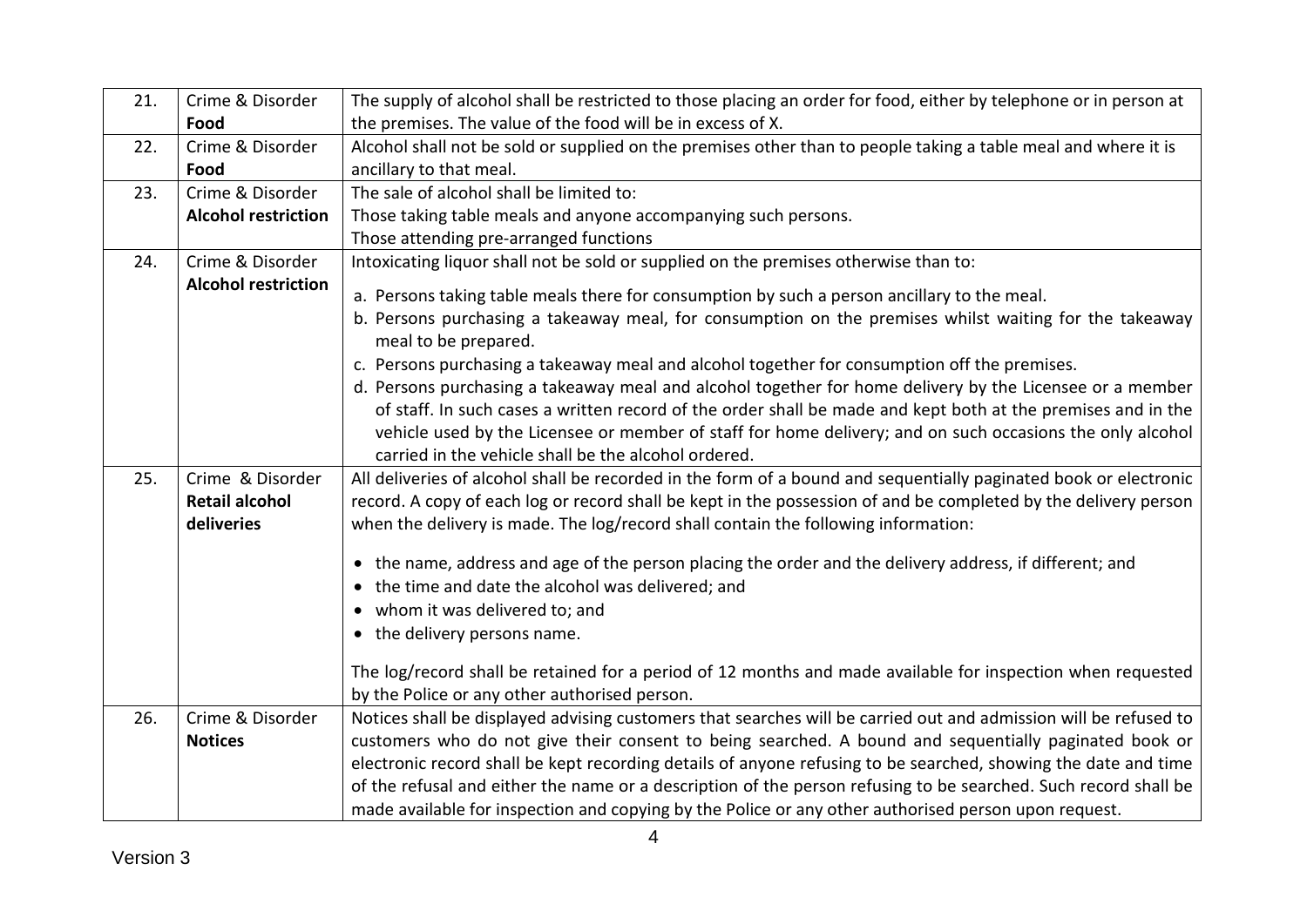| 27. | Crime & Disorder<br><b>Drugs</b> | When the toilets have been checked for drugs use and supply, in accordance with condition XXXX a bound<br>and sequentially paginated book or electronic record shall be kept of the result of the checks, detailing how |
|-----|----------------------------------|-------------------------------------------------------------------------------------------------------------------------------------------------------------------------------------------------------------------------|
|     |                                  | and when any illegal substance was found. The record to be retained at the premises for at least 3 months and                                                                                                           |
|     |                                  | made available for inspection and copying by the Police or any other authorised person upon request.                                                                                                                    |
| 28. | Crime & Disorder                 | Any seizures of drugs, weapons or other property shall be recorded in a bound and sequentially paginated                                                                                                                |
|     | <b>Drugs</b>                     | book or electronic record, together with details of how and where the article was seized, and, where                                                                                                                    |
|     |                                  | practicable the name and address of the person found with the article. This record shall be retained at the                                                                                                             |
|     |                                  | Premises for at least 12 months, and shall be made available for inspection and copying by the police or any                                                                                                            |
|     |                                  | other authorised person upon request.                                                                                                                                                                                   |
| 29. | Crime & Disorder                 | SIA licensed door supervisors shall be employed at the premises on Thursday, Friday & Saturday evenings from                                                                                                            |
|     | <b>SIA</b>                       | X hours until close at a ratio of 1:100 customers when the premises are offering licensable activities.                                                                                                                 |
| 30. | Crime & Disorder                 | When the premises are offering licensable activities beyond XX:XX hours there shall be a minimum of 2 SIA                                                                                                               |
|     | <b>SIA</b>                       | licensed door supervisors on duty at the premises until close. Where the number of customers exceeds X                                                                                                                  |
|     |                                  | further door supervisors shall be employed at a ratio of 1:100 customers.                                                                                                                                               |
|     |                                  | This condition may be disapplied by written agreement with the Police at least 1 to 2 working days prior to the                                                                                                         |
|     |                                  | date and time of the disapplication and such written agreement retained at the premises.                                                                                                                                |
| 31. | Crime & Disorder                 | XXXX of suitably trained and licensed SIA door supervisors shall be on duty on Friday and Saturday evening                                                                                                              |
|     | <b>SIA</b>                       | from xxxx until the premises close. A bound and sequentially paginated book or electronic record containing                                                                                                             |
|     |                                  | names, addresses and full SIA licence number(s) of door supervisors shall be maintained and kept for a period                                                                                                           |
|     |                                  | of twelve months and be available for inspection by the police or any other authorised person upon request.                                                                                                             |
|     |                                  | This condition may be disapplied by written agreement with the Police at least 1 to 2 working days prior to the                                                                                                         |
|     |                                  | date and time of the disapplication and such written agreement retained at the premises.                                                                                                                                |
| 32. | Crime & Disorder                 | At all times the premises licence holder shall risk assess the need for door supervisors at the premises, and/or                                                                                                        |
|     | <b>SIA</b>                       | employ such door supervisors at such times and in such numbers as deemed necessary by the risk assessment,                                                                                                              |
|     |                                  | and/or at any other times upon agreement with the Police. Cognisance shall be taken of Police advice if events                                                                                                          |
|     | (Police agreed this              | are taking place which may directly or indirectly impact on the safety of staff and customers and provision shall                                                                                                       |
|     | condition with                   | be made for the required number of SIA licensed door supervisors to be on duty at times as agreed with the                                                                                                              |
|     | Wetherspoon's)                   | Police i.e. events requiring extra Police resources (Bank Holiday weekends, significant international or local                                                                                                          |
|     |                                  | sporting events etc.) The written risk assessment shall be made available on request to the Police and/or                                                                                                               |
|     |                                  | Licensing Authority.                                                                                                                                                                                                    |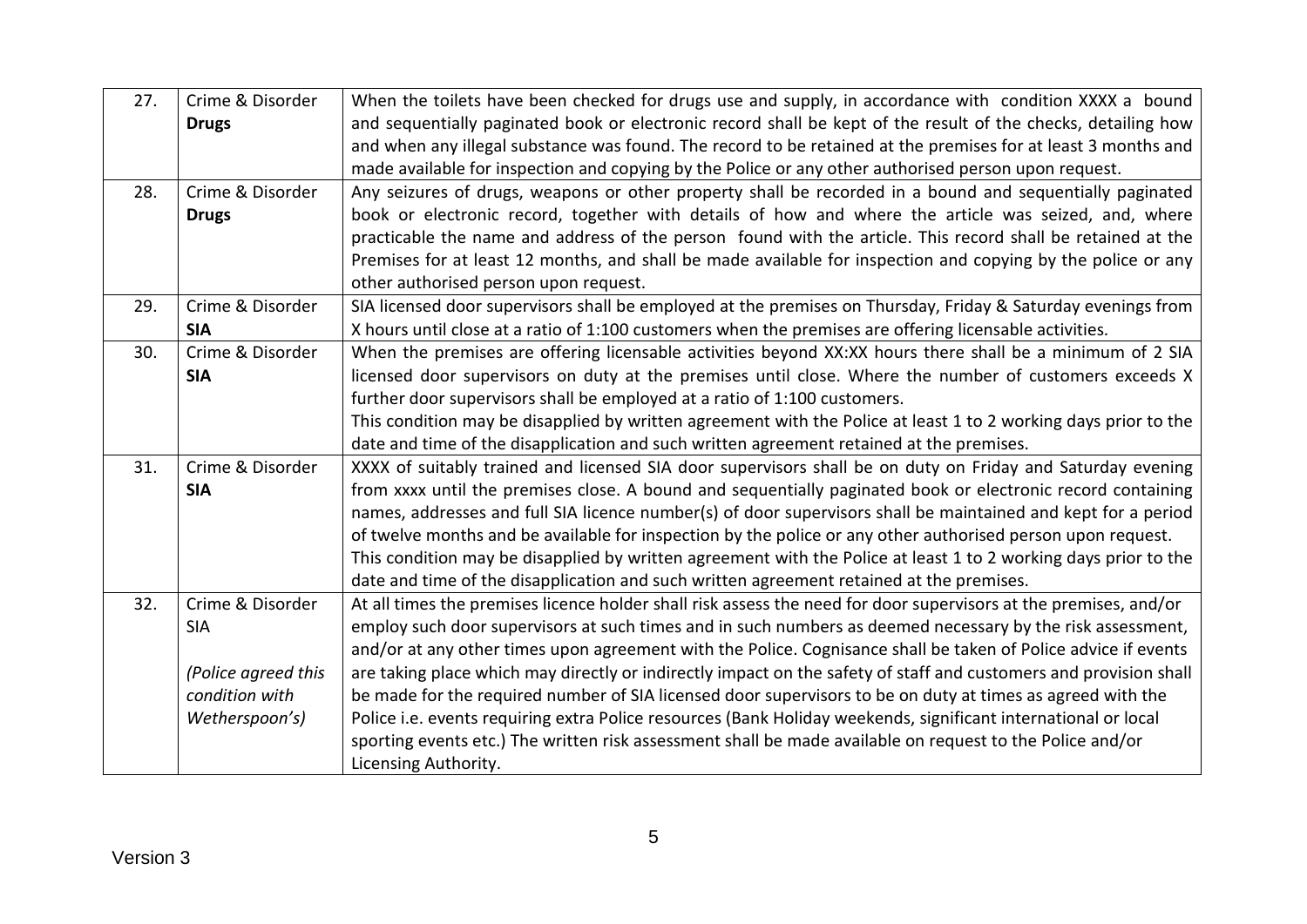| 33. | Crime & Disorder               | Only SIA licensed door supervisors shall conduct searches of customers prior to admission for drugs and                                        |
|-----|--------------------------------|------------------------------------------------------------------------------------------------------------------------------------------------|
|     | <b>SIA</b>                     | weapons. A metal detector shall be utilised at the Premises on every occasion it is open for the carrying on of                                |
|     |                                | licensable activities and every person seeking admission shall be scanned with it prior to being admitted.                                     |
| 34. | Crime & Disorder               | 30 minutes before the premises close to the public, managers shall ensure that the following action be                                         |
|     | <b>SIA</b>                     | undertaken:                                                                                                                                    |
|     |                                | a) Two SIA licensed door supervisors shall monitor a predetermined area outside the premises (as per the plan                                  |
|     |                                | appended to the licence) to assist in the safe dispersal of patrons by foot or vehicle.                                                        |
|     |                                | b) Such door supervisors shall wear reflective yellow jackets and carry Pub Watch radios.                                                      |
| 35. | Crime & Disorder<br><b>SIA</b> | SIA licensed door supervisors shall be employed at the premises in accordance with the following<br>requirements:                              |
|     |                                | 1) Door supervisors shall commence duty at X hrs.                                                                                              |
|     |                                | 2) Further door supervisors shall commence duty at X when the premises operate for licensable activities.                                      |
|     |                                | After XX:XX hrs X SIA Licensed Door supervisors shall be deployed at the main access and egress point(s) until                                 |
|     |                                | the termination of licensable activities. X SIA Licensed door supervisors shall be deployed patrolling the                                     |
|     |                                | internal licensable area until the termination of all licensable activities.                                                                   |
| 36. | Crime & Disorder               | Door Supervisors shall be required to work at the premises:                                                                                    |
|     | <b>SIA</b>                     | • When the number of patrons on the premises is or expected to be in excess of X patrons (including the<br>outside area).                      |
|     |                                | • When the premises are to remain open after XX:XX in which case the door supervisors shall be on duty from<br>XX:XX until the premises close. |
|     |                                | • When the premises are hosting an event that is primary or exclusively for an under 18 age group audience                                     |
|     |                                | and there is regulated entertainment provided. In such circumstances the Door Supervisors shall be on duty                                     |
|     |                                | from the opening of the premises until the last member of the public has left the premises.                                                    |
|     |                                | • On all Friday and Saturday nights from X until X.                                                                                            |
|     |                                | When Door Supervisors are required to work on the premises:                                                                                    |
|     |                                | • They shall be employed to work solely in the capacity of a Door Supervisor.                                                                  |
|     |                                | • They shall be employed at a ratio of one Door supervisor per 100 persons present or part thereof, on the<br>premises.                        |
|     |                                | • There shall always be a minimum of two Door Supervisors.                                                                                     |
|     |                                | • There shall always be a minimum of two Door Supervisors at the main access and egress to the premises.                                       |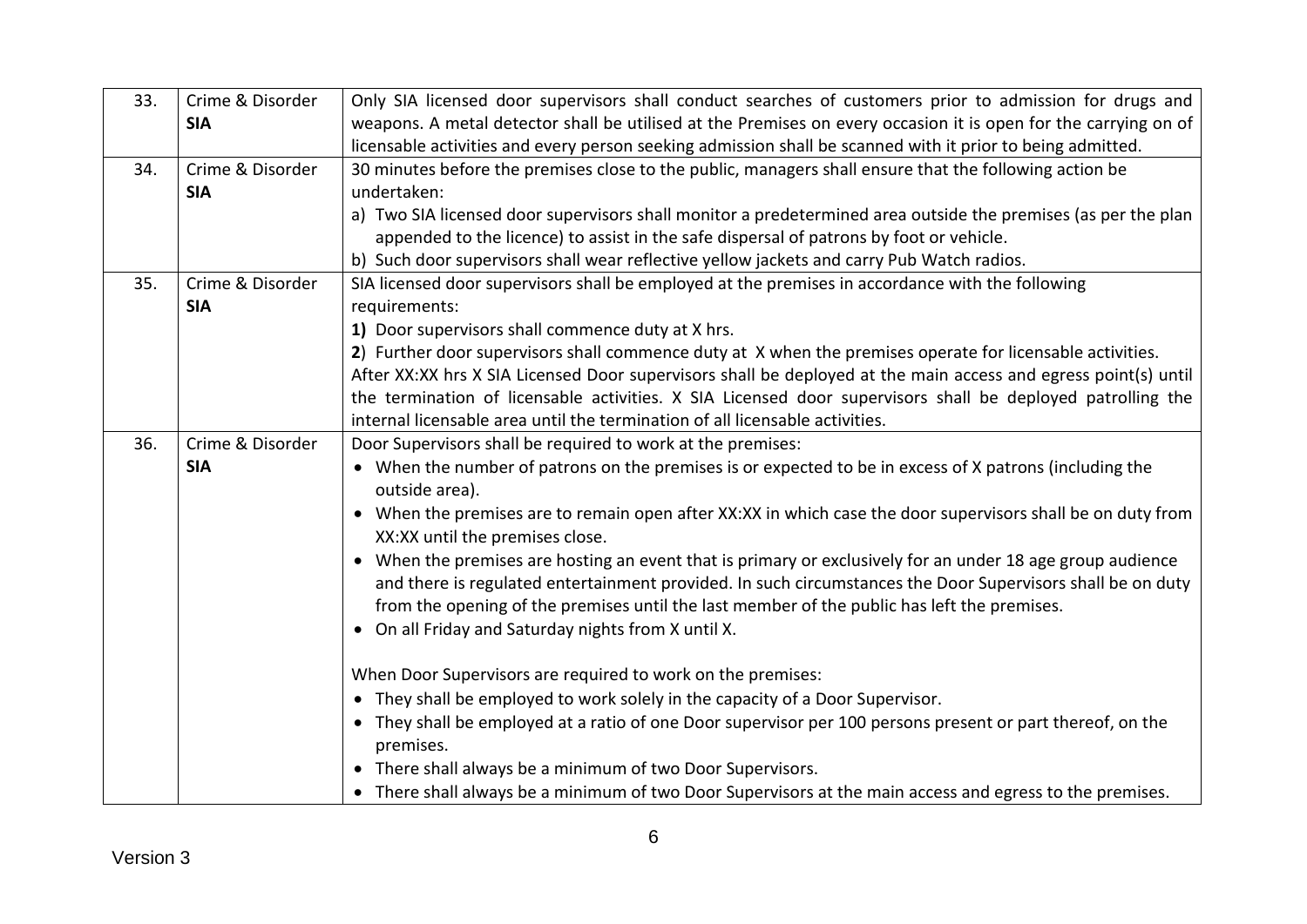|     |                                                       | • All Door Supervisors shall record at the premises either electronically or in a paginated book, which must be<br>available for inspection by any police officer and/or any other authorised person showing the time and date<br>they commenced and finished work, their full name, their full 16 digit SIA number and the expiry date of<br>their licence.                                                                                                                             |
|-----|-------------------------------------------------------|------------------------------------------------------------------------------------------------------------------------------------------------------------------------------------------------------------------------------------------------------------------------------------------------------------------------------------------------------------------------------------------------------------------------------------------------------------------------------------------|
| 37. | Crime & Disorder<br><b>Drugs</b>                      | The toilets at the premises shall be checked at least hourly for drugs use and the evidence of supply taking<br>place. Cocaine wipes shall be used when carrying out the checks. A bound and sequentially paginated book or<br>electronic record shall be kept of all such checks.                                                                                                                                                                                                       |
| 38. | Crime & Disorder<br><b>Drugs</b>                      | If drugs are found during a personal search, or whilst being used within the premises, the Premises Licence<br>Holder, Designated Premises Supervisor or Manager shall ensure, wherever possible, that a clear image of the<br>person found in possession is captured on CCTV. Following a risk assessment of the situation arising from the<br>find, any person found using or in possession of drugs shall be detained, if safe and practicable, and the Police<br>called immediately. |
| 39. | Crime & Disorder<br><b>Drugs</b>                      | Any Drugs or weapons found on the premises, either during a search of any person or otherwise found on the<br>premises, shall be confiscated and stored in a secure container prior to being handed over to the Police, which<br>shall be done as soon as is practicable                                                                                                                                                                                                                 |
| 40. | Crime & Disorder<br><b>Glasses</b>                    | Alcohol shall only be dispensed in non glass or tempered glass containers.                                                                                                                                                                                                                                                                                                                                                                                                               |
| 41. | Crime & Disorder<br><b>Glasses</b>                    | Alcohol shall only be dispensed in non glass containers.                                                                                                                                                                                                                                                                                                                                                                                                                                 |
| 42. | Crime & Disorder<br><b>Glasses</b>                    | From XX:XX hours until close alcohol shall only be dispensed in non glass containers.                                                                                                                                                                                                                                                                                                                                                                                                    |
| 43. | Crime & Disorder<br><b>Glasses</b>                    | From XX:XX hours until close all drinks shall be dispensed in non glass containers. Where glass bottles are<br>normally used, the contents shall also be decanted into non glass containers.                                                                                                                                                                                                                                                                                             |
| 44. | Crime & Disorder<br><b>Glasses</b>                    | No persons carrying open, or sealed, vessels shall be admitted to the premises at any time.                                                                                                                                                                                                                                                                                                                                                                                              |
| 45. | Crime & Disorder<br><b>Glasses</b>                    | No persons shall be permitted to remove open vessels from the premises.                                                                                                                                                                                                                                                                                                                                                                                                                  |
| 46. | Crime & Disorder<br><b>Glasses Football</b><br>ground | The sale, supply and consumption of alcohol in the public concourses within the stands shall be in non glass<br>containers.                                                                                                                                                                                                                                                                                                                                                              |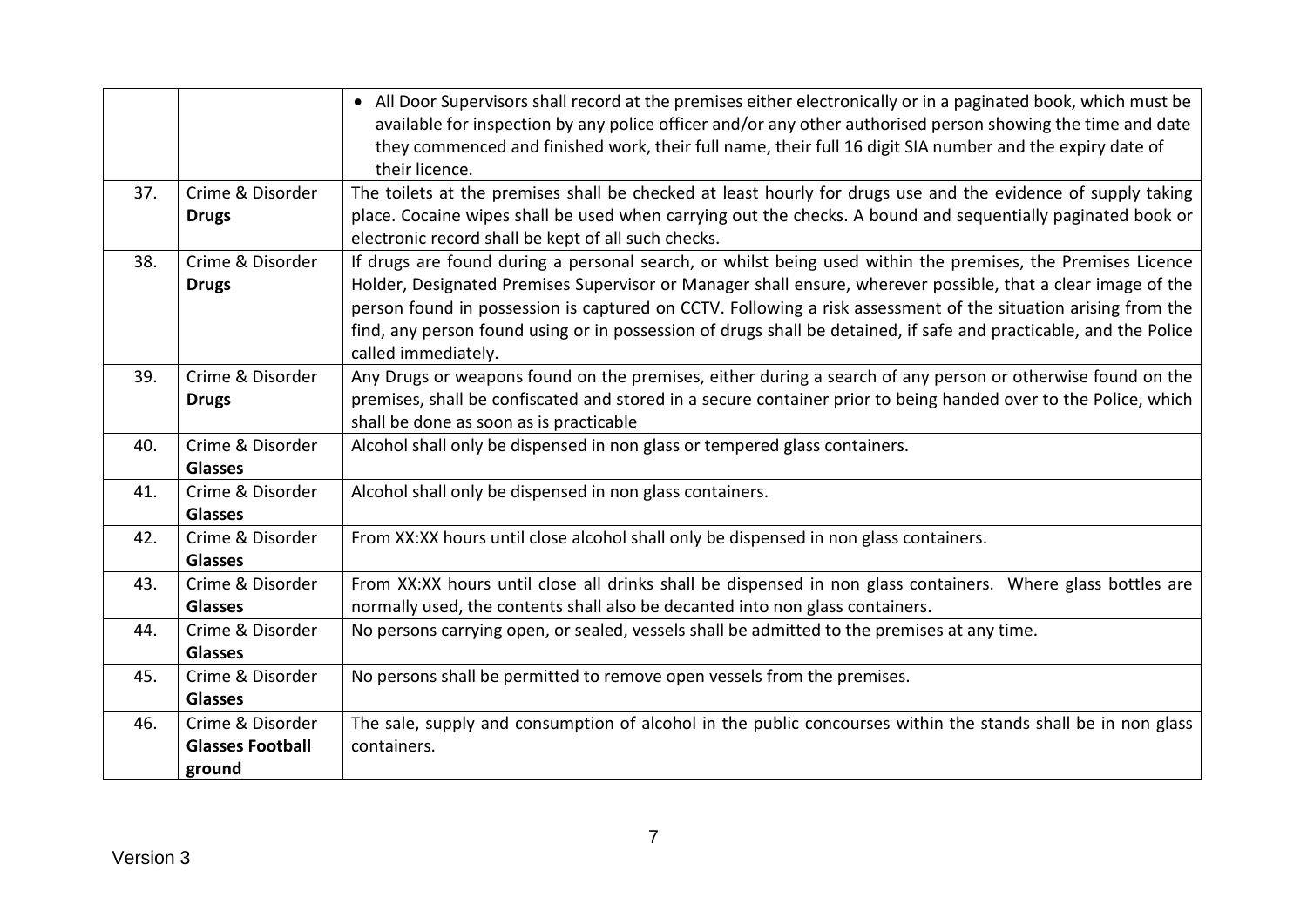| 47. | Crime & Disorder<br>Glasses/Bottles | All bottles and glasses shall be removed from the public areas as soon as they are either finished with, or<br>empty                  |
|-----|-------------------------------------|---------------------------------------------------------------------------------------------------------------------------------------|
| 48. | Crime & Disorder                    | Non glass containers shall be used at all times when the premises operate licensable activities [after XX:XX                          |
|     | <b>Glasses</b>                      | hrs]. In the event that non glass bottles cannot be provided by the suppliers, then all drinks shall be dispensed                     |
|     |                                     | and served in non glass containers                                                                                                    |
| 49. | Crime & Disorder                    | A bin shall be sited adjacent to the main access/egress door to facilitate vessel disposal whilst licensable                          |
|     | <b>Glasses</b>                      | activities take place.                                                                                                                |
| 50. | Crime & Disorder                    | All vessels containing alcohol must be permanently marked **** prior to sale.                                                         |
|     | <b>Bottle marking</b>               | Or                                                                                                                                    |
|     |                                     | All vessels containing XXXX exceeding 5.5% ABV shall be marked XXXX prior to sale, unless the vessel is pre-                          |
|     |                                     | packed in sealed packaging.                                                                                                           |
| 51. | Crime & Disorder                    | Alcohol must not be displayed within X meters of the entrance to the premises.                                                        |
|     | Alcohol display off                 |                                                                                                                                       |
|     | licences                            |                                                                                                                                       |
| 52. | Crime & Disorder                    | A Dispersal Policy, agreed with the Police shall be in place and retained at the Premises.                                            |
|     | <b>Dispersal Policy</b>             |                                                                                                                                       |
| 53. | Crime & Disorder                    | An Accident and Incident reporting Policy, agreed with the Police shall be in place and retained at the                               |
|     | <b>Incident Policy</b>              | Premises.                                                                                                                             |
| 54. | Crime & Disorder                    | The Drugs Policy, agreed with the Police, shall be in place and retained at the Premises.                                             |
|     | <b>Drugs Policy</b>                 |                                                                                                                                       |
| 55. | Crime & Disorder                    | An Admission Control Door Supervision Policy, agreed with the Police shall be in place and retained at the                            |
|     | <b>SIA Policy</b>                   | Premises.                                                                                                                             |
| 56. | Crime & Disorder                    | Signage shall be clearly displayed prominently at the point of access and toilet areas informing Patrons of the                       |
|     | <b>Policy Signage</b>               | basic requirements of the Admission Policy, Age Policy, Drug Policy and Dress Policy.                                                 |
| 57. | Crime & Disorder                    | Prior to each event a plan, identifying the area(s) for licensable activities shall be submitted to the Police, XXX                   |
|     | <b>Event Plan</b>                   | working days prior to the event. Such plan to be available on site to the Police and /or any other authorised<br>person upon request. |
| 58. | Crime & Disorder                    | A list of forthcoming events shall be supplied to the police at least XXX weeks prior to the event and shall                          |
|     | <b>Event Plan</b>                   | contain the following information:                                                                                                    |
|     |                                     |                                                                                                                                       |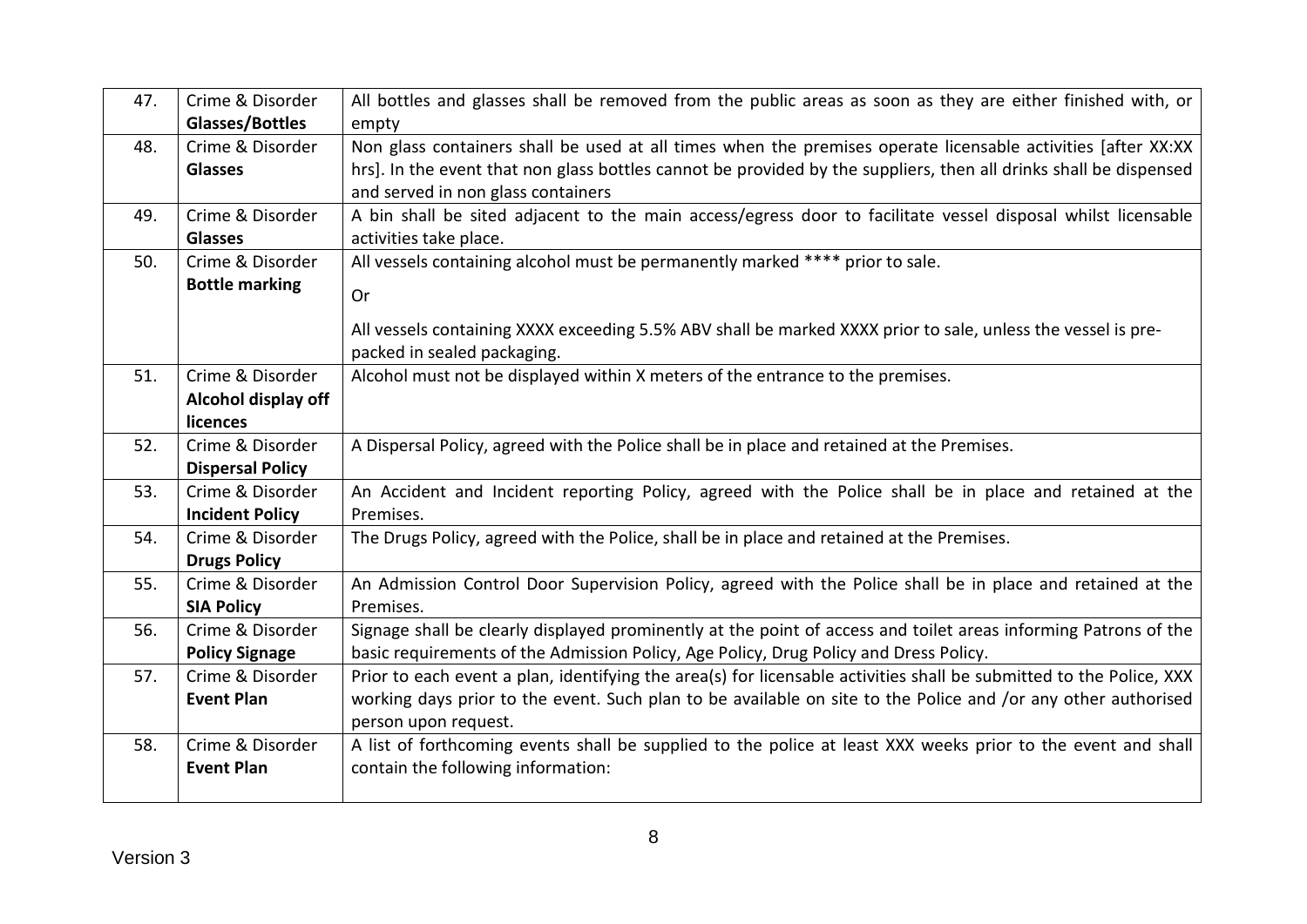|     |                                                       | • The timings of the events.<br>• The name, address and telephone contact details of the organiser of the event, or hirer of the premises/<br>part of the premises.<br>• The anticipated number of persons attending the event.<br>• Any other information requested by the police sufficient to determine whether there is a risk of public<br>disorder.                                                                                                                                                                                                                                                                                                                                                                                                                                                                                                                                                                                                                                                                                                                                                                                                                                                                                                                           |
|-----|-------------------------------------------------------|-------------------------------------------------------------------------------------------------------------------------------------------------------------------------------------------------------------------------------------------------------------------------------------------------------------------------------------------------------------------------------------------------------------------------------------------------------------------------------------------------------------------------------------------------------------------------------------------------------------------------------------------------------------------------------------------------------------------------------------------------------------------------------------------------------------------------------------------------------------------------------------------------------------------------------------------------------------------------------------------------------------------------------------------------------------------------------------------------------------------------------------------------------------------------------------------------------------------------------------------------------------------------------------|
|     |                                                       | Where either the management at the premises or the police consider that a forthcoming event has a risk of<br>disorder, the management at the premises shall, in consultation with the police, undertake a risk assessment.<br>If the police are not satisfied with the management proposals contained in the risk assessment, the event shall<br>not proceed so long as the police have given written notice seven days prior to the date of the event.                                                                                                                                                                                                                                                                                                                                                                                                                                                                                                                                                                                                                                                                                                                                                                                                                             |
| 59. | Crime & Disorder<br><b>Personal Licence</b><br>Holder | A Personal Licence Holder shall be on duty at all times when the premises operate for licensable activities.                                                                                                                                                                                                                                                                                                                                                                                                                                                                                                                                                                                                                                                                                                                                                                                                                                                                                                                                                                                                                                                                                                                                                                        |
| 60. | Crime & Disorder<br><b>Admission to</b><br>premises   | No admission for new patrons will be allowed to the premises after XX:XXhrs. Only existing patrons whose<br>hand will be stamped by a member of staff - who step outside (i.e. smoking) will be allowed to return after<br>that time.<br>[No access shall be allowed to the premises after XXXX hrs. A notice shall be clearly and conspicuously<br>displayed at the point of entry informing patrons of this].                                                                                                                                                                                                                                                                                                                                                                                                                                                                                                                                                                                                                                                                                                                                                                                                                                                                     |
| 61. | Crime & Disorder<br><b>Entry conditions</b>           | Entry to the premises shall be subject to the following requirements<br>• All persons entering the premises may be subject to random searching by Door Supervisors<br>• No Drugs shall knowingly be allowed on the premises. Any person found with drugs shall have the drugs<br>taken from them and deposited in an approved drugs collection box. A bound and sequentially paginated<br>book or electronic record of drug seizure shall be kept at the premises for a period of XXX months. When<br>any drugs are found on a person entering or on the premises the Police shall be informed immediately and<br>where possible the person shall be detained upon police request.<br>• At any time there is a queue to enter the premises consisting of more than 10 people the queue shall be<br>monitored by Door Supervisors.<br>• Where a group of X people or more want to enter the premises or be on the premises at the same time the<br>group shall only be admitted when a person from the group provides verifiable details of his or her name<br>and address. The details of the person's name and address shall be recorded in a book provided for this<br>purpose. The nominated person shall be informed that he or she is responsible for the conduct of the group |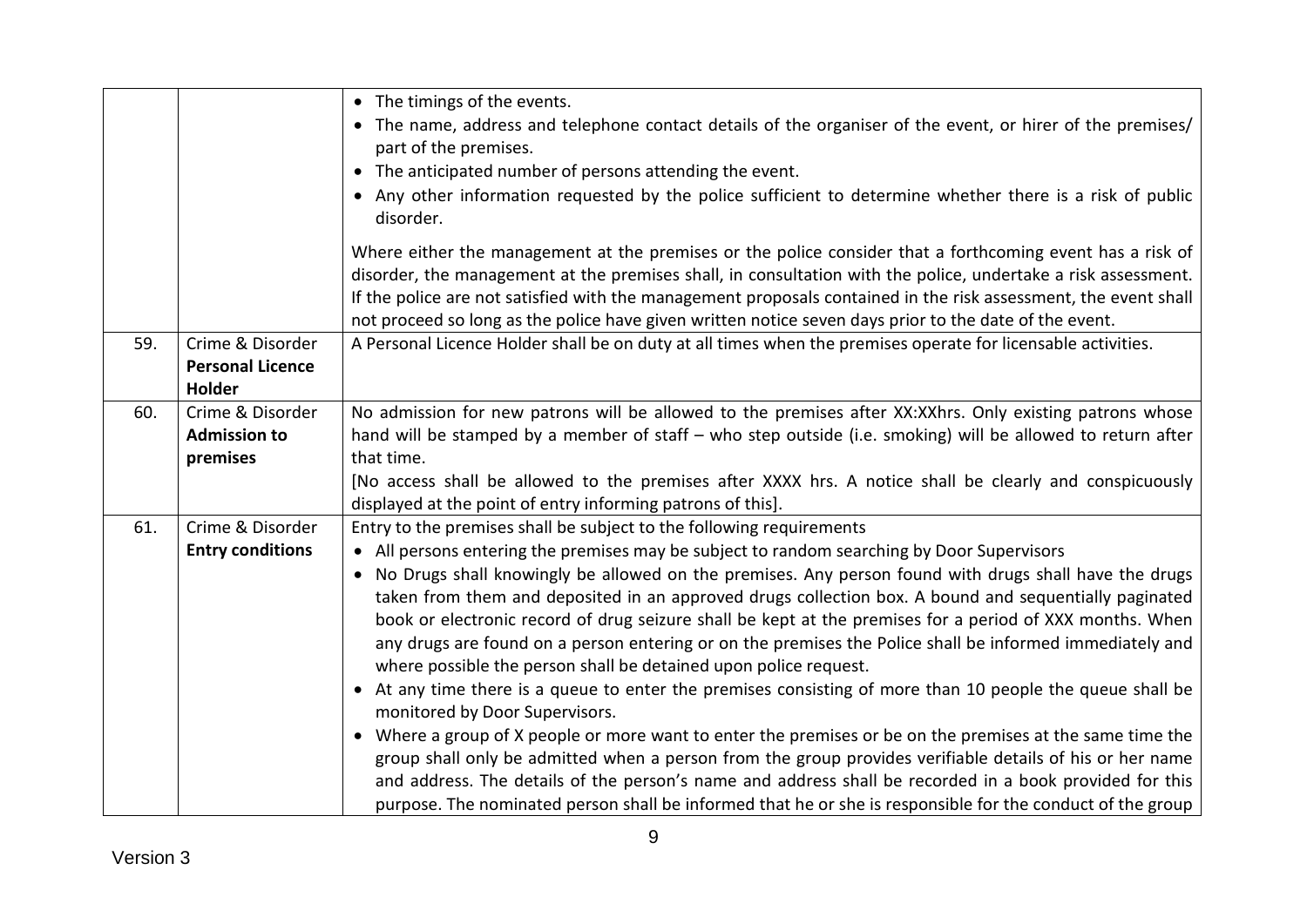|     |                         | and if one or more person from the group are determined to be using inappropriate behaviour at any time<br>the whole group will be removed from the premises and details of the group will be radioed through to all                                                                                                                                                                                                                                                                               |
|-----|-------------------------|----------------------------------------------------------------------------------------------------------------------------------------------------------------------------------------------------------------------------------------------------------------------------------------------------------------------------------------------------------------------------------------------------------------------------------------------------------------------------------------------------|
|     |                         | other licensed premises using the approved radio system.                                                                                                                                                                                                                                                                                                                                                                                                                                           |
| 62. | Crime & Disorder        | The Outside area of the premises shall only be used in accordance with the following criteria:                                                                                                                                                                                                                                                                                                                                                                                                     |
|     | Use of outside<br>areas | • From the X until the X every year by patrons on the premises between the hours of XX:XX through to XX:XX.<br>From XX:XX until the closure of the outside area which shall only be used by patrons who are seated in<br>accordance with the seating plan attached to this licence.                                                                                                                                                                                                                |
|     |                         | • Signs shall be placed at all entrances to the outside area stating that only patrons who are seated are<br>allowed in the outside area between the hours of 7pm until the outside area closes.                                                                                                                                                                                                                                                                                                   |
|     |                         | • All members of staff working on the premises shall be made aware of the conditions of use for the outside<br>area and shall check for compliance of the conditions at least every 15 minutes. Where non compliance is<br>found the member of staff shall ensure that only persons who are seated remain in the outside area.                                                                                                                                                                     |
|     |                         | From the X until the X between XX:XX until the outside area is closed to the public, the outside area shall<br>$\bullet$<br>have two SIA registered Door supervisors in attendance the whole time to ensure patrons are seated on the<br>allocated seats.                                                                                                                                                                                                                                          |
|     |                         | • At all times the seating area is used CCTV shall be in use to record the whole area.                                                                                                                                                                                                                                                                                                                                                                                                             |
|     |                         | • All CCTV installed at the premises must comply with the following:                                                                                                                                                                                                                                                                                                                                                                                                                               |
|     |                         | • CCTV shall be provided in the form of a recordable system capable of providing pictures of evidential<br>quality and in all lighting conditions particularly facial recognition.                                                                                                                                                                                                                                                                                                                 |
|     |                         | • Cameras shall encompass all ingress and egress to the premises and all areas where the sale/supply of<br>alcohol occurs.                                                                                                                                                                                                                                                                                                                                                                         |
|     |                         | Equipment shall be maintained in good working order and correctly time and date stamped. Recordings<br>shall be kept in date order, numbered sequentially and kept for a period of thirty-one days and handed<br>to the Police or any other authorised person upon request pursuant to the Data Protection Act 1998<br>• The recording equipment and tapes/discs shall be kept in a secured environment under the control of<br>the Premises Licence Holder or other responsible named individual. |
|     |                         | In the outside area all alcoholic and soft drinks shall be served in non-glass drinking vessels. Glass bottles<br>must be decanted inside the premises into non glass vessels.                                                                                                                                                                                                                                                                                                                     |
| 63. | Crime & Disorder        | A sign shall be fixed near to the entrance stating: MAXIMUM OCCUPANCY XXXX'                                                                                                                                                                                                                                                                                                                                                                                                                        |
|     | Occupancy               | For the prevention of Crime and Disorder.                                                                                                                                                                                                                                                                                                                                                                                                                                                          |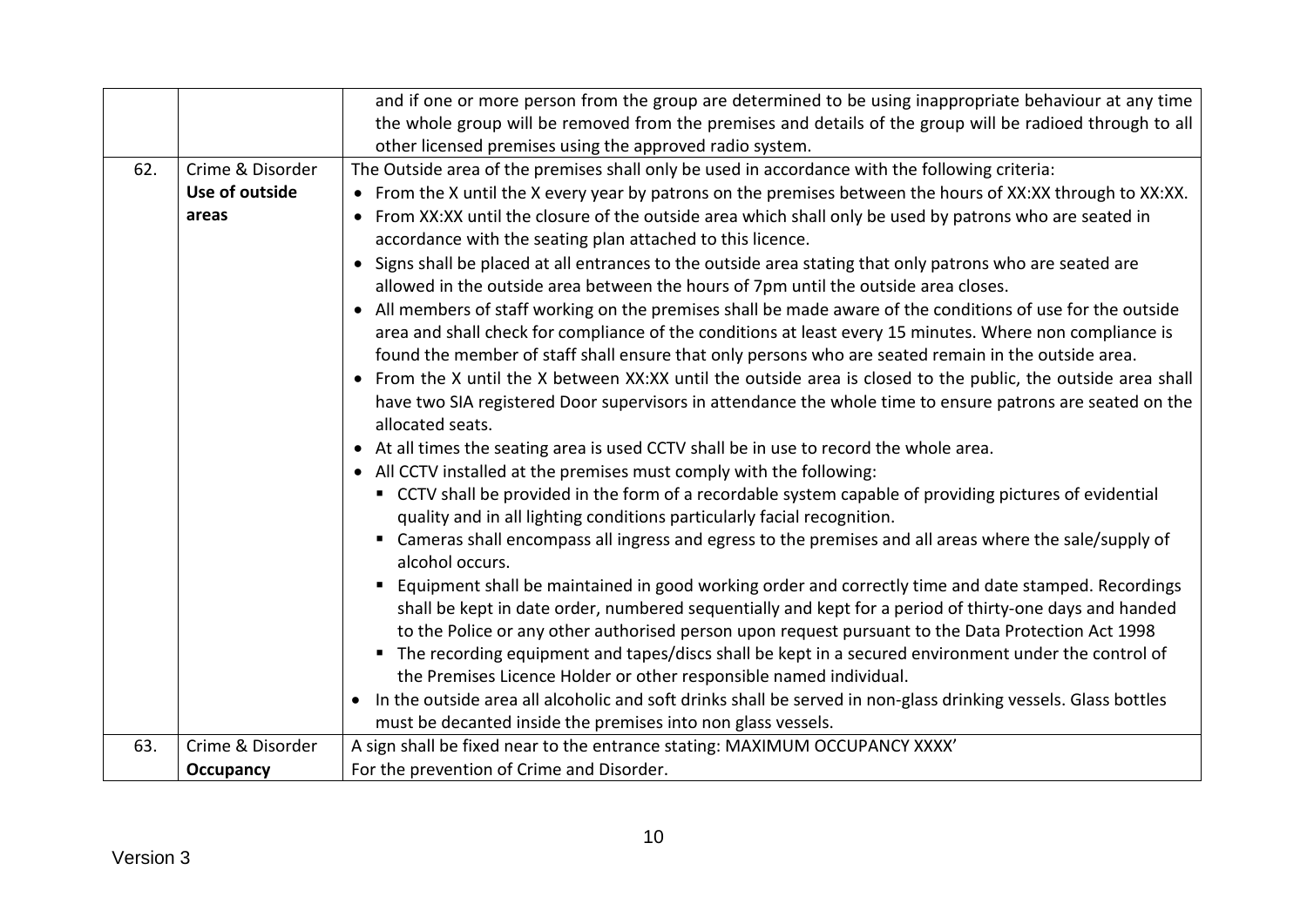|     | <b>OBJECTIVE</b>         | <b>CONDITIONS</b>                                                                                                |
|-----|--------------------------|------------------------------------------------------------------------------------------------------------------|
| 64. | <b>Public Safety</b>     | The licence holder shall ensure that adequate and appropriate first aid provision is available on the premises   |
|     | <b>First aid</b>         | for all licensable events and activities.                                                                        |
| 65. | Protection of            | A Challenge 21/25 scheme shall operate at the premises. Any person who appears to be under 21/25 years of        |
|     | children                 | age shall not be allowed to purchase alcohol unless they produce an acceptable form of photo identification.     |
|     | Challenge 21/25          | (e.g. passport, driving licence, Military ID or PASS accredited card).                                           |
|     | <b>Purchase of</b>       |                                                                                                                  |
|     | alcohol                  |                                                                                                                  |
| 66. | Protection of            | Prominent signs shall be erected and maintained at the entrance and checkout transaction areas, stating that     |
|     | children                 | it is an offence to (a) sell alcohol to an individual under the age of 18 years; (b) for an individual under 18  |
|     | <b>Under age sales</b>   | years to purchase alcohol; (c) for a person to buy alcohol on behalf of an individual under 18 years.            |
|     | signs                    |                                                                                                                  |
| 67. | Protection of            | A till prompt shall be installed to remind the staff member to verify the customer's age before alcohol is sold. |
|     | children                 |                                                                                                                  |
|     | Under age till           |                                                                                                                  |
|     | prompt                   |                                                                                                                  |
| 68. | Protection of            | A Challenge 21/25 scheme shall operate at the premises. Any person who appears to be under 21/25 years           |
|     | children                 | of age shall not be allowed entry unless they produce an acceptable form of photo identification (e.g. a         |
|     | Challenge 21/25          | passport or driving licence, Military ID or PASS accredited card.)                                               |
|     | <b>Entry to premises</b> |                                                                                                                  |
| 69. | Protection of            | A Challenge 21/25 scheme shall operate both at the premises & also at the delivery address, where alcohol        |
|     | children                 | is delivered to accompany a takeaway meal. Any person who appears to be under 21/25 years of age shall           |
|     | Challenge 21/25          | not be served alcohol unless they produce an acceptable form of photo identification (e.g. a passport,           |
|     | <b>Delivery</b>          | Military ID or driving licence or PASS accredited card.)                                                         |
| 70. | Protection of            | Challenge 21/25 notices shall be displayed in prominent positions throughout the premises                        |
|     | children                 |                                                                                                                  |
|     | Challenge 21/25          |                                                                                                                  |
|     | notices                  |                                                                                                                  |
| 71. | Protection of            | The entertainment provided at the venue shall not be visible from the street.                                    |
|     | children                 |                                                                                                                  |
|     | <b>Nudity</b>            |                                                                                                                  |